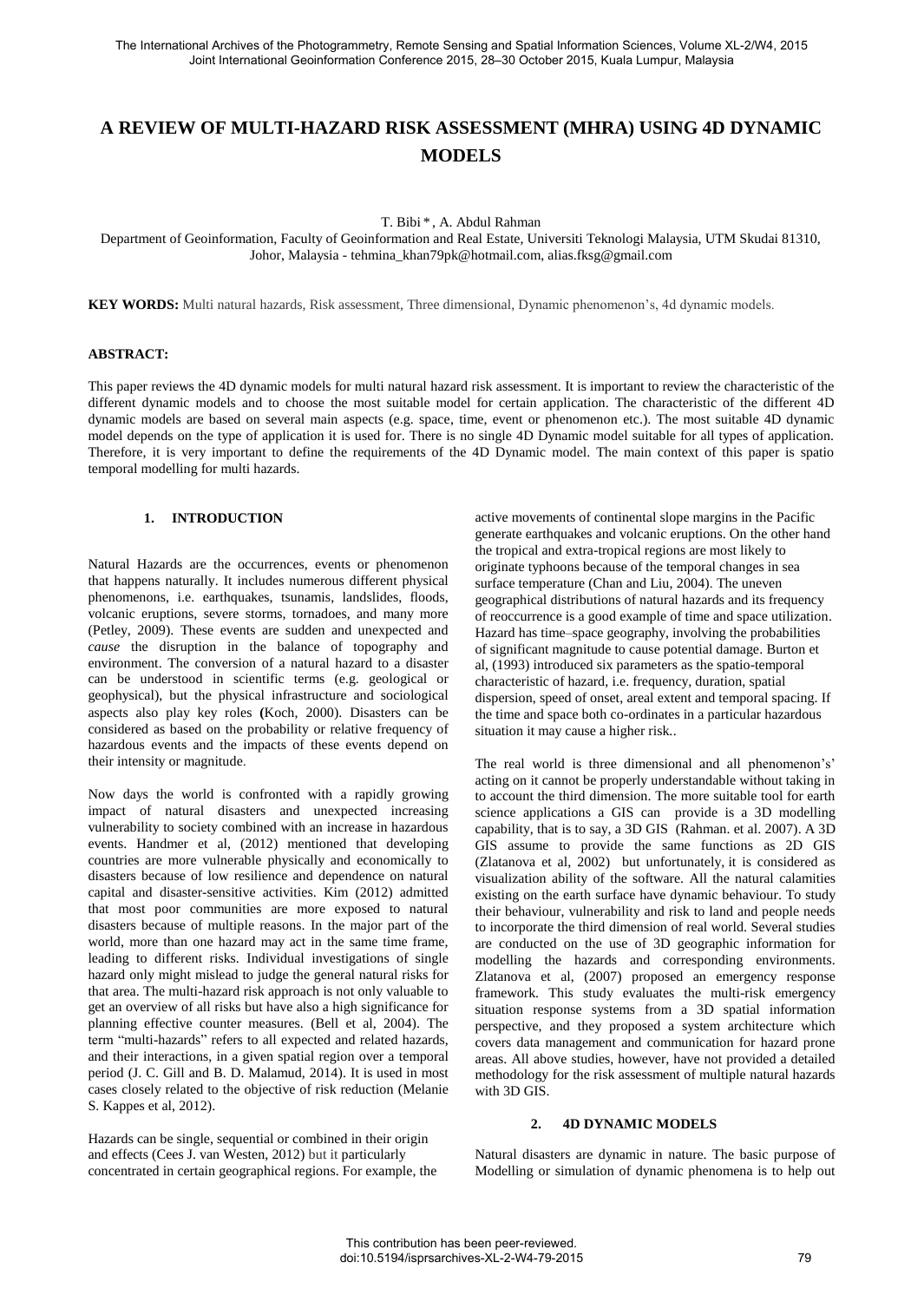decision makers to have a better understanding with the nature of disaster in terms of risk assessment and damage reduction. There are a number of publicly developed tools exist (Central America Probabilistic Risk Assessment - CAPRA, Riskscape in New Zealand, HAZUS-MH in the United States), allowing for some comparability between hazards However, these models neither examine the temporal, spatial or causal relationships that frequently occur between hazards, nor taking into account the dynamic nature of hazards.

Different hazards have different impact areas and return periods: for instance, temporal and spatial scales for earthquakes differ from those for landslides or floods, as does the type of data that is required for parameterisation and calibration of risk models. Risk assessment for an area exposed to multiple hazards requires solutions to compare the risks in a probabilistic way and plan accordingly, whenever possible. Risk assessment models that take into account several hazards at the same time, and thus include a certain degree of harmonisation, exist both in the public and the private sector, but there are no international standards for harmonisation that could allow some interoperability between models (OECD, 2012).

Several spatio-temporal data models are recommended in the literature. Armstrong, (1988) introduced the snapshot model. Temporal information has also been incorporated into this spatial data model by time stamping layers. It was one of the simplest spatio-temporal data model and was not able to support complex queries. The space-time composite (STC) data model was suggested by Langran et al, (1988). This model was having sufficient support for most types of spatio-temporal queries but the Problems appears in representing phenomena like front lines, re-ignition, and spotting. There was lack of direct mappings from GIS data to model input hampers and GIS abilities of spatio-temporal analysis, such as calculating periodicity, rate of movement, and process in STC model. To solve these issues another simple approach was tagged that every object have a pair of timestamps, (Hunt & Williamson, 1990) one for the time of creation and one for the time of cessation. The drawback of this model was that it was not possible to attain direct information of what happened and why. In other words its ability to show change was nil. Additional attempts have been made to provide such direct mappings by event-based data model (Peuquet and Duan, 1995 ), also called as event oriented spatio-temporal data model (ESTDM.) An event component shows changes to a predefined location (a raster cell) at a specific point in time. The ESTDM has shown that it is capable of supporting both spatial and temporal queries, and does so efficiently. However, the transformation of the ESTDM to a vector based system requires a substantial redesign of event components. Mechanisms are needed to permit event components to keep track of their predefined units and locations.

Yuan, (1994) described a three-domain model for spatiotemporal modelling. The key advantage of the three domain model was that there were no pre-defined data schemata; the model was dynamically linked to relevant objects from the three domains to represent a geographic entity or concept. The model was a revolution in the development of spatio-temporal databases, because it was the first successful attempt to record individual descriptive characteristics of dynamic objects.

The history graph model was developed by Renolen, (1996) to identify all kinds of temporal behaviour and to manage both objects and events. It can be thought of as an extension to the

event-oriented way of thinking. The advantage of this model was that temporal relationships could be derived directly and the time can be modelled both either discrete or in a continuous way as well as absolute or relative. This model manages both events and objects in their data sets. Later the spatio-temporal entity-relationship (STER) model by Tryfona, (1997), Objectrelationship (OR) model by Claramunt et al, (1998) and Moving object data model by Erwig et al. (1999) were introduced to cope with the shortcoming of other models.

## **3. CONCLUSION**

The multi-hazard risk assessment is an emerging field of study in geosciences. It is gaining importance because of rapidly growing hazardous events (Handmer et al, 2012). The literature review reveals that there is some conceptual framework available for multi-hazard risk assessment but still there are no international standards for harmonisation that could allow some interoperability between different models for risk assessment of multi-hazard (OECD, 2012).

Until now the field of 4D dynamic modelling is progressing and the all above mention models are facing the changes with new ideas of researches but still there is no authentic model which can efficiently model the 4D risk assessment of multi-hazard. However it is possible to combine two or more models to get accurate results for dynamic multi-hazard modelling.

Based on reviews of 4D dynamic modelling, the most suitable model is event based data model (Peuquet and Duan, 1995) for multi-hazard risk modelling because it can model multiple events at a time. With the help of this model change can be detected and monitoring scenario for future may be developed.

#### **REFERENCES**

Abdul-Rahman, A. and Pilouk, M. Spatial Data Modeling for 3D GIS. Springer 2008 Berlin Heidelberg New York. ISBN 978-3-540-74I66-4.

Armstrong, M. P., 1988, Temporality in spatial databases. Proceedings: GIS/LIS'88, 2:880-889.

Bell, R. & T. Glade (2004): Multi-hazard analysis in natural risk assessments. Proceedings of the International Conference on Computer Simulation in Risk Analysis and Hazard Mitigation (RISK ANALYSIS 2004), Rhodes, Greece, 197- 206.

Billen R., S. Zlatanova, P. Mathonet and F. Boniver, (2002). The Dimensional Model: a framework to distinguish spatial relationships, in: Advances in Spatial Data handling, D.Richardson, P.van Oosterom (Eds.), Springer, pp. 285-298.

Burton, I., Kates, R. W., and White, G. F. 1993,. The Environment as Hazard, Second ed., The Guilford Press, New York, 290 pp.,

Chan, J. C. L, and S. L. Liu. 2004: Global warming and western North Pacific typhoon activity from an observational perspective. J. Climate: 17. 4590-4602.